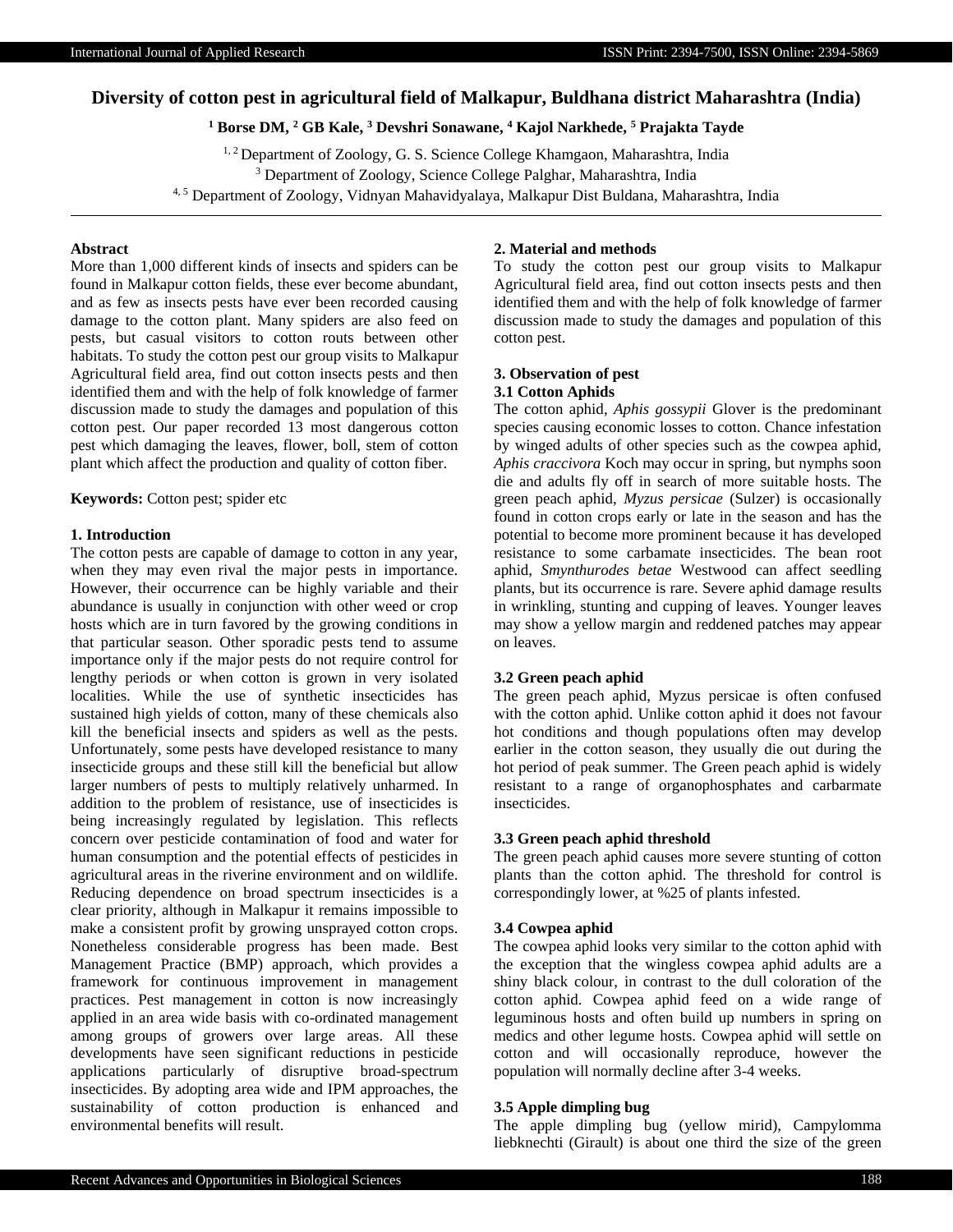mirid. It is an important pest of apples and is known to damage small squares early in squaring on cotton but it is generally regarded more as a predator of heliothis eggs and mites than a pest. The threshold for the apple dimpling bug is generally about 5 times greater than the threshold for the green mirid. If the apple dimpling bug is in high numbers it is worthwhile to monitor the plants fruit set by either checking fruit retention or by using the 'fruiting factor' technique. This will indicate if damage is occurring which may require control.

# **3.6 Brown mired**

The brown mirid, *Creontiades pacificus* (Stal) is slightly larger and similar in appearance to the green mirid, but carries more dark pigments. While the brown mirid can cause similar damage it is usually found in much lower numbers than the green mirid on cotton.

## **3.7 Brown shield bug**

The brown shield bugs or sometimes known as the brown stink bugs, Dictyotus caenosus (Westwood) are not commonly found in cotton. The pest may be easily confused with the glossy shield bug, a predator. The main distinguishing features of the brown shield bug are the matt brown surface, shorter head and smaller eyes. The habits of these bugs are not well known but they feed on a range of grasses bean crops and Lucerne but not cotton.

#### **3.8 Bugs in cotton**

Although a number of bugs can injure green and maturing bolls, economic damage is unusual in commercial cotton because bugs are controlled incidentally by sprays applied for heliothis and other pests. The piercing/sucking mouthparts of bugs are used to penetrate green boll tissues and withdraw nutrients from the developing seed.

## **3.9 Broken back bug**

The brokenbacked bug, *Taylorilygus pallidulus* (Blanchard) is smaller than the green or brown mirid and is not often found in large numbers in cotton. Little is known about this insect, but it does not seem to be capable of significant damage.

## **3.10 Cotton looper**

The cotton looper, *Anomis flava* (Fabricius) is so named because of the looping movement of its greenish larvae. The small, bluish-green eggs are laid on leaves. The larvae prefer to eat older leaves and defoliation progresses upwards on the plant. As much as 80 percent defoliation of unsprayed cotton has been recorded. The pupae are found in rolled up leaves. Because of sprays applied against heliothis, looper infestations in commercial cotton are uncommon. This species is also generally well controlled by Ingard and Bollgard II cotton varieties.

#### **3.11 Cluster caterpillar**

The cluster caterpillar, *Spodoptera litura* (Fabricius) was a serious cotton pest in the Ord River area but not in eastern Australia. Its habits resemble those of cutworms except that eggs and small larvae are always found in groups. The white eggs are laid under leaves and are covered with fine, brown hairs like scales from the female moth. Young larvae are grey/brown and they skeletonise leaves at night. Larger larvae consume whole leaves and heavy infestations defoliate large areas, destroying squares and flowers as well. Pupation occurs in the soil and the adults have dark brown forewings patterned with grey, white hindwings bordered with grey, and a wingspan of about 35 mm.

# **3.12 Cotton tipworm,** *Crocidosema plebejana*

The cotton tipworm, Crocidosema plebejana Zeller infests a range of malvaceous plants including cotton. Substantial infestations appear to be more frequent in southeast Queensland than in central Queensland or New South Wales cotton producing areas. The larvae tunnel into the terminal destroying the single stem habit of cotton seedlings and causing multiple branching. If this damage occurs in the seedling or early squaring stages of crop growth, it may result in increased vegetative growth (branching) at the expense of early reproductive growth, and crop development can be delayed. If a delay is compounded by other adverse factors (e.g. cool weather) then fibre quality and yield can also be reduced.

## **3.13 Cotton leaf perforator,** *Bucculatrix gossypii* Turner

The cotton leafperforator, *Bucculatrix gossypii* Turner occurs mainly in Queensland but has been recorded on occasions in New South Wales. The young larvae, instars 1 - 3, mine between the upper and lower surfaces of leaves emerging in the fourth instar to feed directly on the leaf. The fourth instar larva forms a thin, silk shelter in which it moults into the final instar. It is this fifth instar which causes the most obvious damage, skeletonising the leaf by feeding on the lower leaf surface leaving numerous windows and small holes. Older larvae (less than 10 mm long) are pale grey with four black spots just behind the head. Pupae are formed in white, ribbed cocoons attached to the leaf. Adults are cream/grey moths with wings which are densely fringed with hairs, particularly the hind wings. Damage is rarely important.

# **3.14 Cottonseed bugs,** *Oxycarenus luctuosus* (Montrouzier)

Adult cottonseed bugs, *Oxycarenus luctuosus* (Montrouzier) can be found sheltering on cotton plants from the late seedling stage onwards but do not feed or reproduce until cotton bolls open and ripe seeds are available. The eggs are laid in open bolls, and the bright red nymphs can be found in clusters among the lint. The only economic damage is from reduction of seed weight in late bolls, which may be by as much as 15 percent and also reduction of seed viability under moist conditions favourable to feeding. Because this damage tends to be only to seeds in late bolls it is not normally considered a pest requiring control measures.

# **4. Conclusions**

The aim of this guide is to help cotton growers, field consultants and agronomists correctly identify the wide range of pests. Accurate identification is one of the foundations for making sound pest management decisions. When pests are correctly identified, the relevant thresholds can be applied and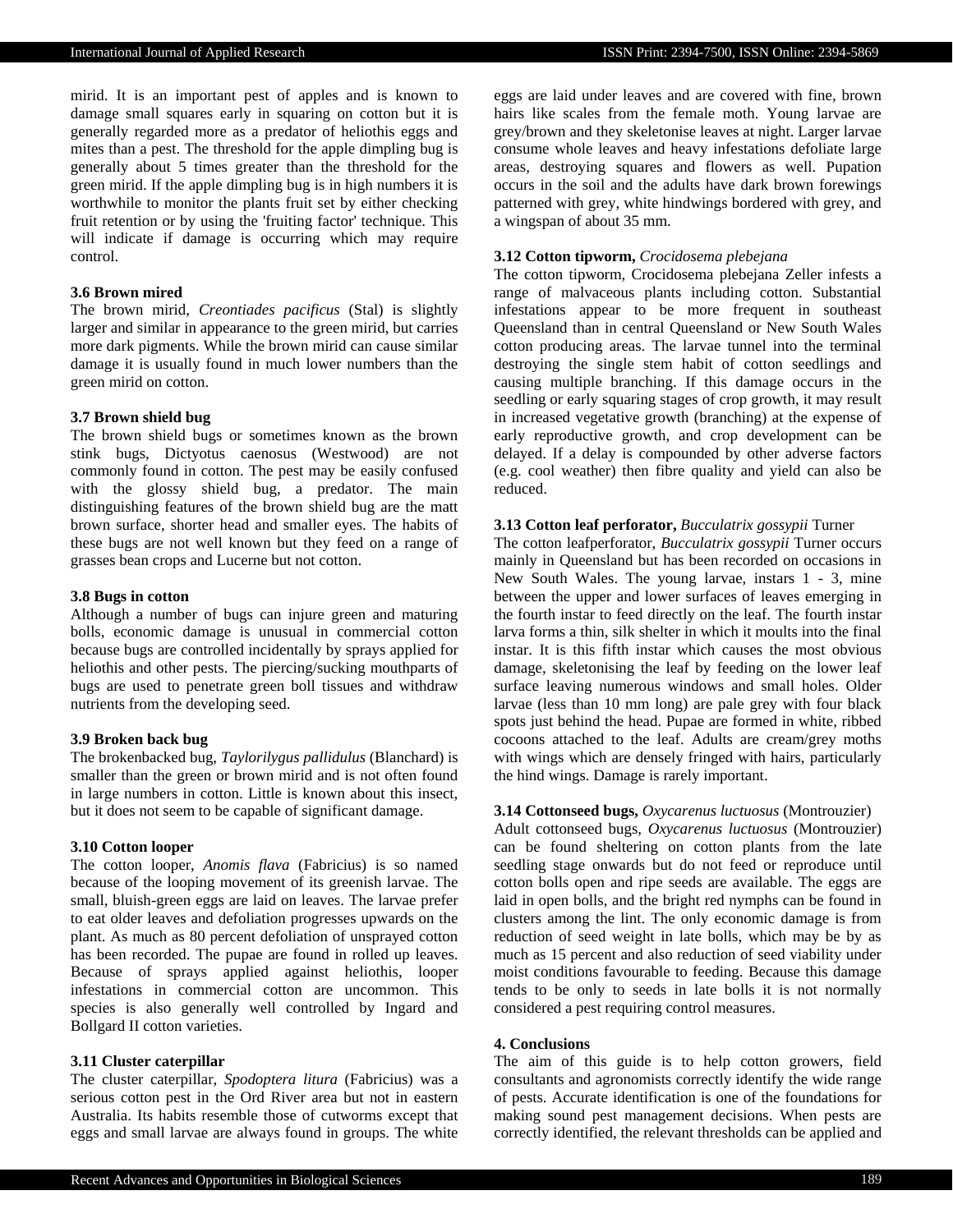appropriate management responses made. For beneficial, correct identification means that their potentially important role in regulating pest populations can be utilized.

# **5. The tactics include**

- The manipulation and management of beneficial insects
- Pest resistant cotton varieties, including insect-protected GM varieties
- Less disruptive, so-called 'soft' insecticides
- various cultural controls
- Habitat manipulation, in which comparison crops are grown to divert pests away from the cotton crop or provide nurseries for beneficial species



## **6. References**

- 1. www.cotton.crc.org.au.
- 2. ADB. Project completion report. Report submitted to ADB/N, India, 1995.
- 3. Agarwal RA, Gupta GP, Garg DO. Cotton pest management in India. Research Publications, Delhi, 1984.
- 4. Armes NJ, Pandey R. Pyrethroid resistance in *Helicoverpa armigera* in Nepal. Newsl. Resistant Pest Mgmt. 1995; 7(1):11-12.
- 5. CDB. Proceedings of cotton research programs for 1971/72. Cotton Development Program, Khajura, 1972.
- 6. CDB. Proceedings of cotton research programs, 1974.
- 7. CDB. Proceedings of cotton research programs, 1976.
- 8. CDB. Procee dings of cotton research programs, 1980.
- 9. CDB. Proceedings of cotton research programs, 1981.
- 10. CDB. Proceedings of cotton research programs, 1982.
- 11. CDB. Proceedings of cotton research programs, 1983.
- 12. CDB. Proceedings of cotton research programs, 1984.